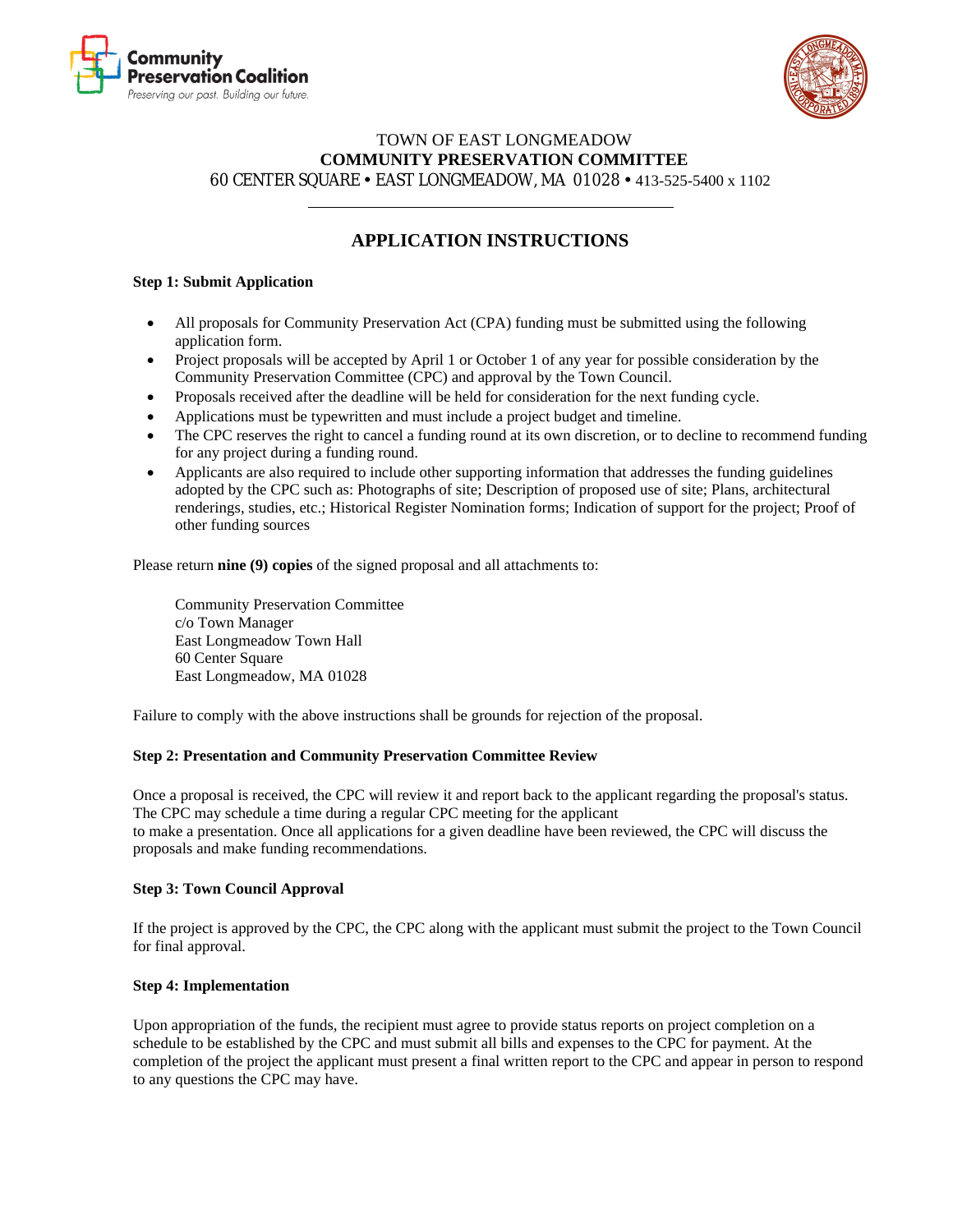



## **COMMUNITY PRESERVATION COMMITTEE** TOWN HALL, 60 CENTER SQUARE EAST LONGMEADOW, MA 01028 **PROJECT PROPOSAL FORM**

PROJECT TITLE:

| Are supporting documents attached to this form? Yes $\square$ Number of Pages: ______   |  |  |  |  |
|-----------------------------------------------------------------------------------------|--|--|--|--|
| Please indicate to which of the Community Preservation categories this project applies: |  |  |  |  |
| Open Space Preservation $\Box$ Historic Preservation $\Box$                             |  |  |  |  |
| Affordable Housing □ Public Recreation □                                                |  |  |  |  |

\_\_\_\_\_\_\_\_\_\_\_\_\_\_\_\_\_\_\_\_\_\_\_\_\_\_\_\_\_\_\_\_\_\_\_\_\_\_\_\_\_\_\_\_\_\_\_\_\_\_\_\_\_\_\_\_\_\_\_\_\_\_\_\_\_\_\_\_\_\_

PLEASE ATTACH THE FOLLOWING INFORMATION. Please respond to each question separately, indicating the question number. Please type all responses.

- 1. General project description and goals and projected schedule for project completion, including target dates for interim tasks and goals.
- 2. Community Need: Why is this project needed?
- 3. Community Support: What is the nature of support for this project?
- 4. Budget: What is the total budget for the project and how will CPA funds be spent? All items of expenditure for CPA funds must be clearly identified. What other funding sources have been committed for this project? (use Budget Form provided)
- 5. Maintenance: If ongoing maintenance is required for this project, how will it be funded and who will be responsible?
- 6. Project location: Please include a map showing property location and any schematic drawings of the proposed project as appropriate.

Additional information, if applicable:

- 7. Documentation that the applicant has control over the site.
- 8. Evidence that the project conforms to the conservation, zoning, building and other regulations of the Town of East Longmeadow.

Applicant's Printed Name:\_\_\_\_\_\_\_\_\_\_\_\_\_\_\_\_\_\_\_\_\_\_\_\_\_\_\_\_\_\_\_\_\_\_\_\_\_\_\_\_\_\_\_\_

Applicant's Signature: \_\_\_\_\_\_\_\_\_\_\_\_\_\_\_\_\_\_\_\_\_\_\_\_\_\_\_\_\_\_\_\_Date: \_\_\_\_\_\_\_\_\_\_\_

*For Community Preservation Committee Use*

| Tor Community Lieservation Commune Osc |  |                 |  |         |
|----------------------------------------|--|-----------------|--|---------|
| Received on:                           |  | Project Number: |  |         |
| Reviewed on:                           |  | Recommendation: |  | Amount: |
|                                        |  |                 |  |         |